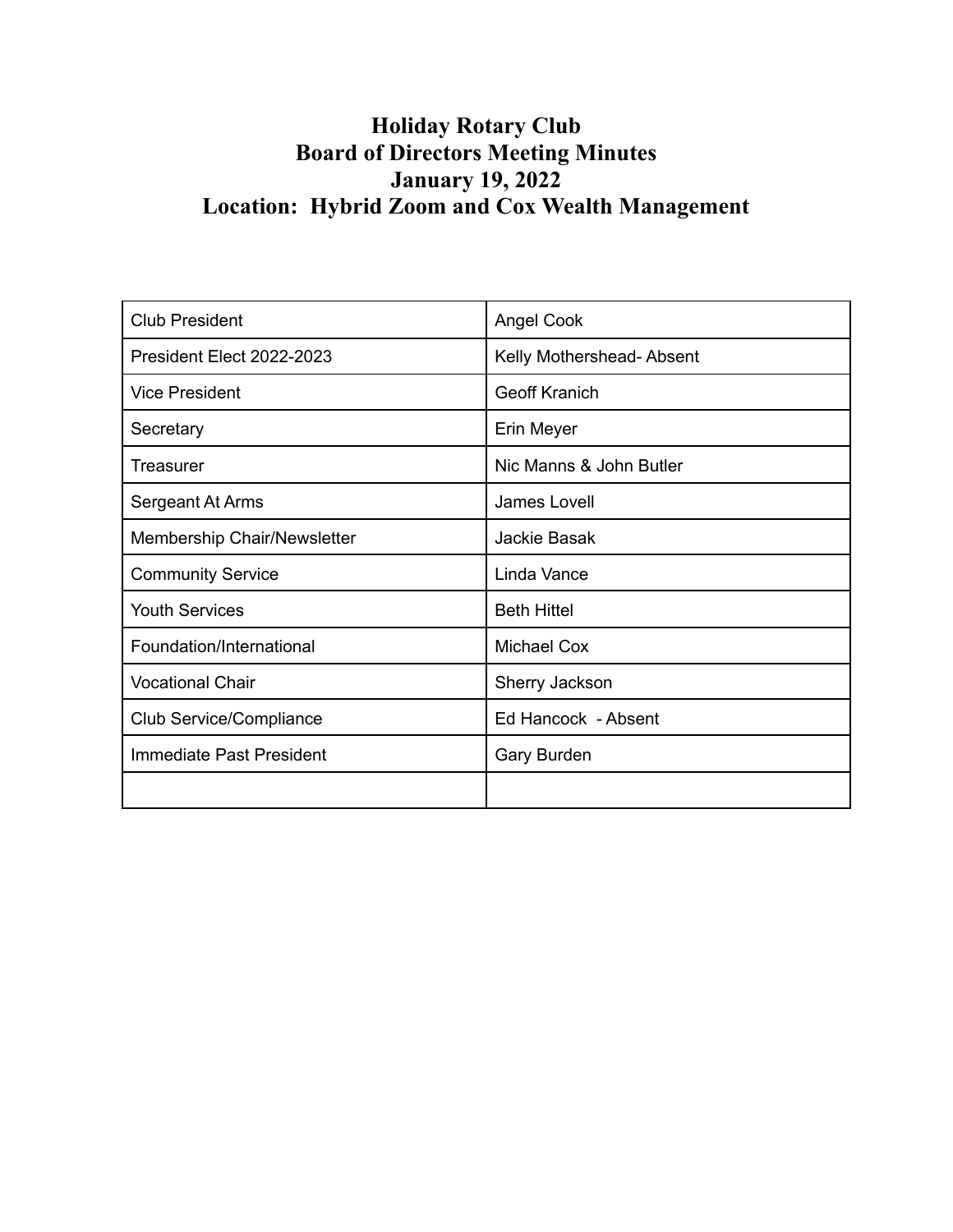# A. **Call to Order:** (7\* Member Quorum) 6:04pm

## **B. Approval of Minutes from the last Board Meeting:**

Motion: Michael Cox Second:Nic Manns Action: Passes

#### **C. Approval of Agenda**

Motion:Erin Meyer\_\_\_\_\_\_\_\_\_\_\_\_Second: Geoff Kranich\_\_\_\_\_\_\_ Action: Passes

#### **D. Committee Reports**

1. Membership (Jackie)- Jeremy Wilgus

Jeremy Wilgus will be moved to pending until further notice Diane Hall Potential Member and Brendan Fitterer would like to move forward. Jackie will follow up.

Bill Thomas will continue membership without payment of meals

\*Members that have option to pay for meals:

Ed and Gay Hancock

Bill Thomas

Father Drew

Helga

Newsletter may transition to DACDB format to make things easier. Jackie will look into the ease of transition

2. Community Service (Linda)-

Linda is looking for community opportunities and we will all keep our eyes out and let her know. Very interested in Bayou light up type event

Meal Packing event: Rise Against Hunger Feb 12

3. Youth Services (Beth)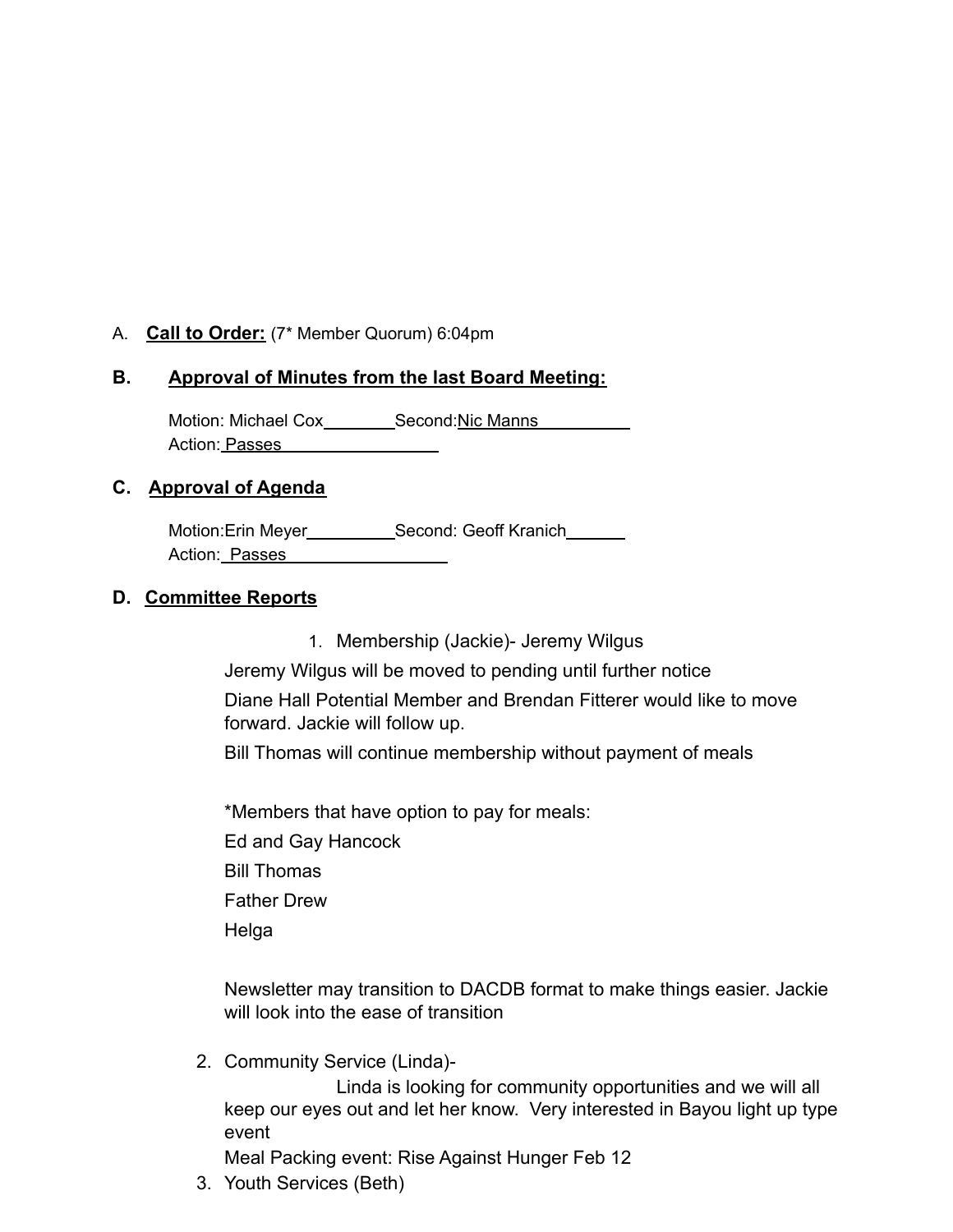Interact Gulf to attend meeting on 1/25

- 4. Foundation (Michael) See attached
	- Do an educational moment at upcoming meeting about auto withdrawal for Polio Plus
- 5. International (Michael) Looking for grant to participate in to check international box
- 6. Club Service/Compliance (Ed) No report
- 7. Boats, Bikes, & Bands Extravaganza Poker Run- Erin Meyer & Kelly Mothershead - April 30th- First meeting was 1/18 follow up meeting 1/24 at Erin Meyer House See attached budget

# **E. Treasurer Report- Bleeding money with meal cost and need to adjust dues**

1. Meal Cost per head are \$18 and we are currently paying under \$9 We will need to adjust quickly

Motion:Michael Cox\_Second: Geoff Kranich\_\_\_\_\_\_ Action: Passes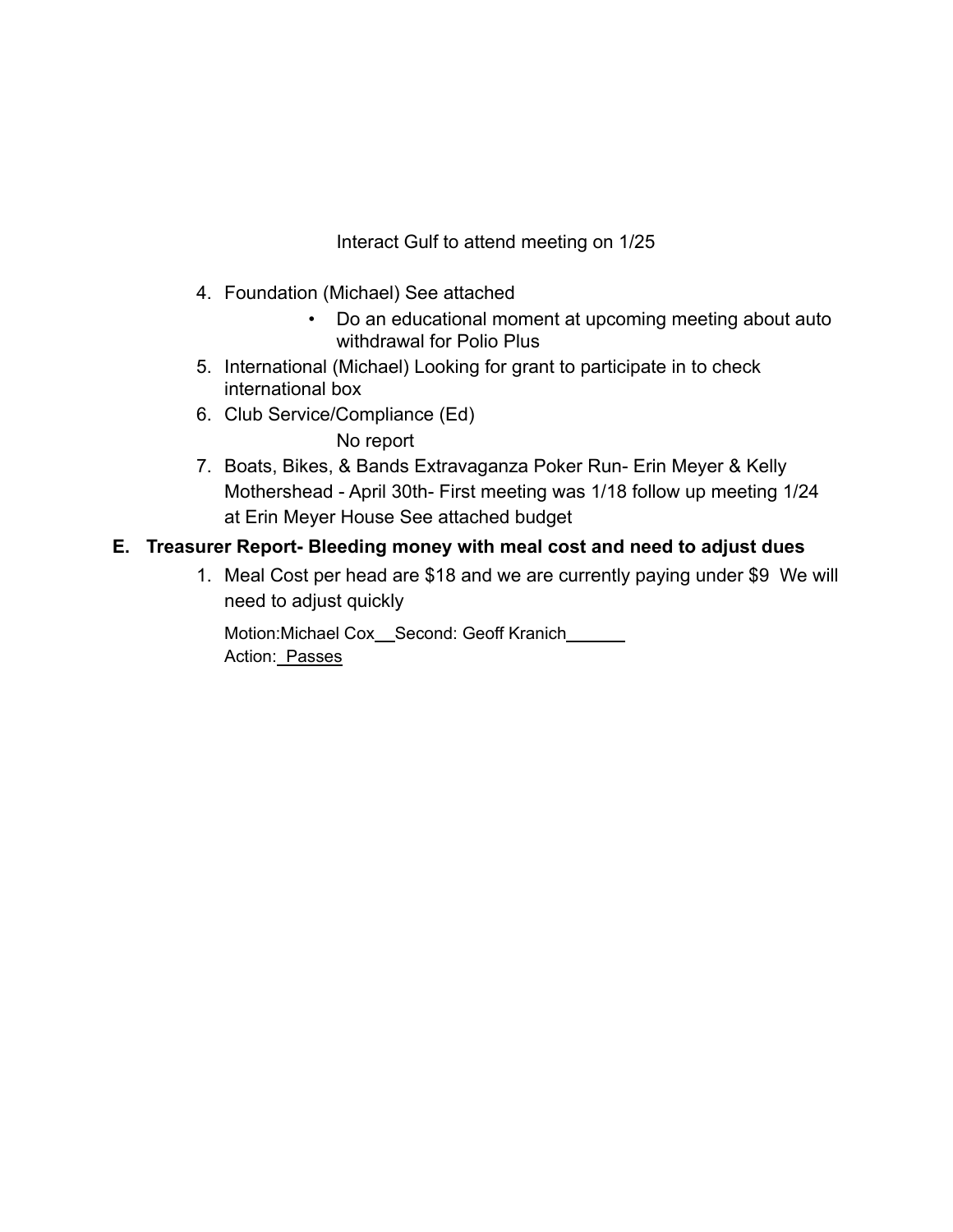## **F. Old Business:**

#### **G. President Discussion Items**

- 1. TAKING on more responsibility with Chasco- need to find a way to automate registration
- 2. Jocelyn visit Feb 22nd

Kelly's Slate - President- [Kelly Mothershead](mailto:jonesk296@gmail.com) Immediate Past President- Angel Cook Vice President- Kim Bogart Proposed Social- Maria Johnson Treasurer- NIc Manns Secretary- Erin Meyer Sgt at Arms- Jim Lovel Newsletter- Jackie Basak Foundation- MIchael Cox International-

Community Service- Amanda Murphy Youth Services- Beth Hittel President Elect- Geoff Kranich Vocational- Robyn Liska

#### **H. Adjourn**

| Move to Adjourn: | Angel Cook   |
|------------------|--------------|
| Motion:          | Jackie Basak |
| Second:          | John Butler  |